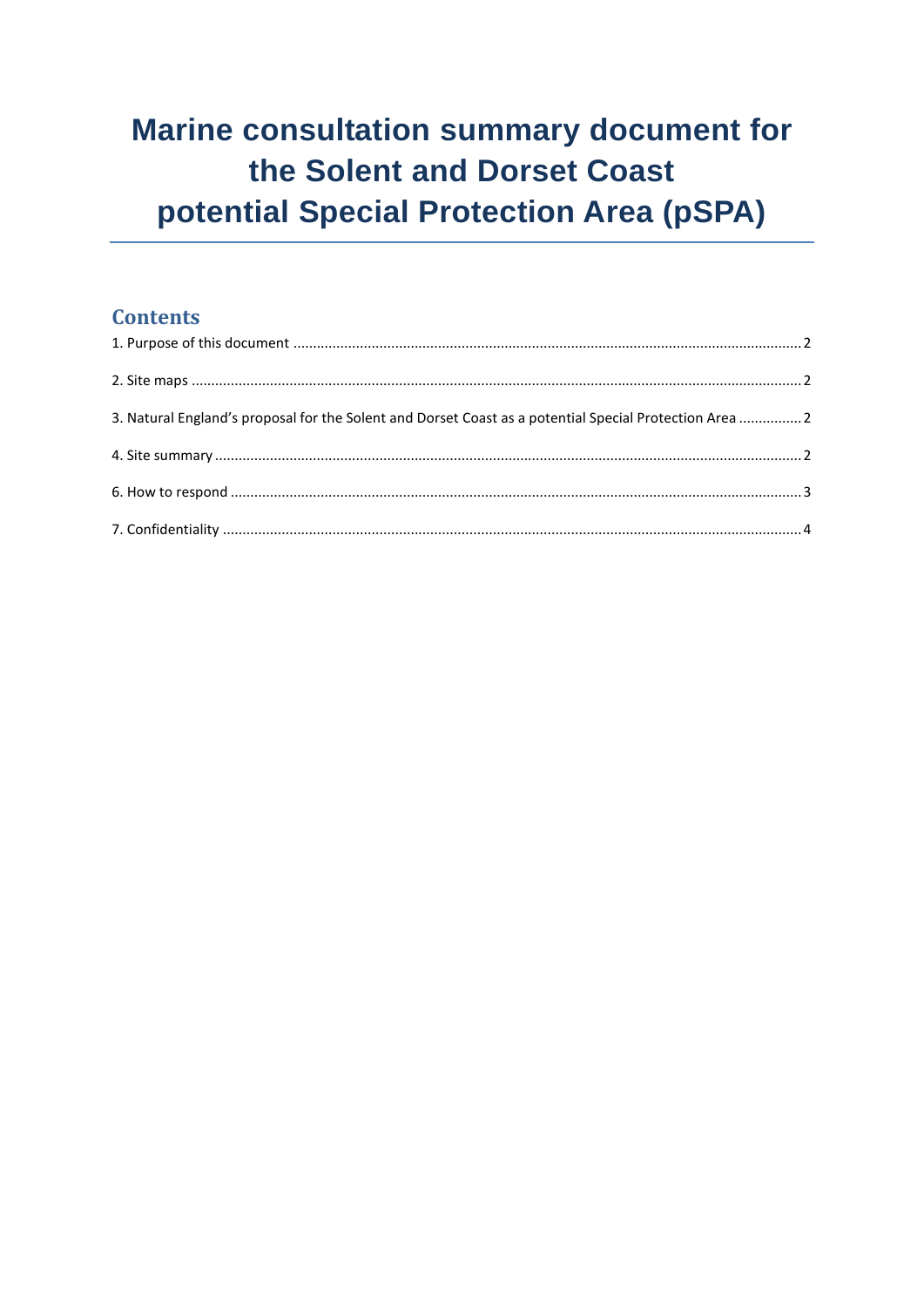# <span id="page-1-0"></span>**1. Purpose of this document**

This document provides guidance to stakeholders for the formal consultation on the Solent and Dorset Coast potential Special Protection Area (pSPA)

#### **It explains:**

- Natural England's proposal
- the background information which is helpful in understanding Natural England's proposal
- how to respond

#### <span id="page-1-1"></span>**2. Site maps**

Available to view on the consultation page

# <span id="page-1-2"></span>**3. Natural England's proposal for the Solent and Dorset Coast as a potential Special Protection Area**

The UK Government has an ongoing obligation under the Birds Directive to "classify in particular the most suitable territories in number and size as Special Protection Areas for the conservation of these species in the geographical sea and land area where this Directive applies".

Natural England is responsible for recommending potential SPAs in English waters (out to 12 nautical miles) to Defra for classification. As part of that recommendation, Natural England, upon reviewing information from the Joint Nature Conservation Committee (JNCC) breeding seabird data within the Solent and Dorset Coast, have identified a marine area and species that need to be considered for protection. The recommendations developed so far propose a new marine designation for 3 species of bird; common, sandwich and little tern.

The site summary and the potential economic impacts summary provide the background information to support the proposal.

The Departmental Brief provides the full scientific rationale for the proposal.

#### <span id="page-1-3"></span>**4. Site summary**

The site is located on the south coast within the English Channel. The site is approximately 259.7 nm<sup>2</sup> (89,078.02 Ha)<sup>1</sup> and extends from the Isle of Purbeck in the West to Bognor Regis in the East, following the coastline on either side to the Isle of Wight and into Southampton Water.

There are already four Special Protection Areas (SPAs) within the Greater Solent that are designated for breeding terns. These are Chichester & Langstone Harbours SPA (for Sandwich and Little tern), the Solent and Southampton Water SPA (for Common, Sandwich and Little tern) and Pagham

<sup>————————————————————&</sup>lt;br><sup>1</sup> The increase in site area of 4.5nm<sup>2</sup> (1,543.46 Ha) to that presented in the original Consultation Summary Document is due to the mapping anomaly as described in the Stakeholder Consultation letter.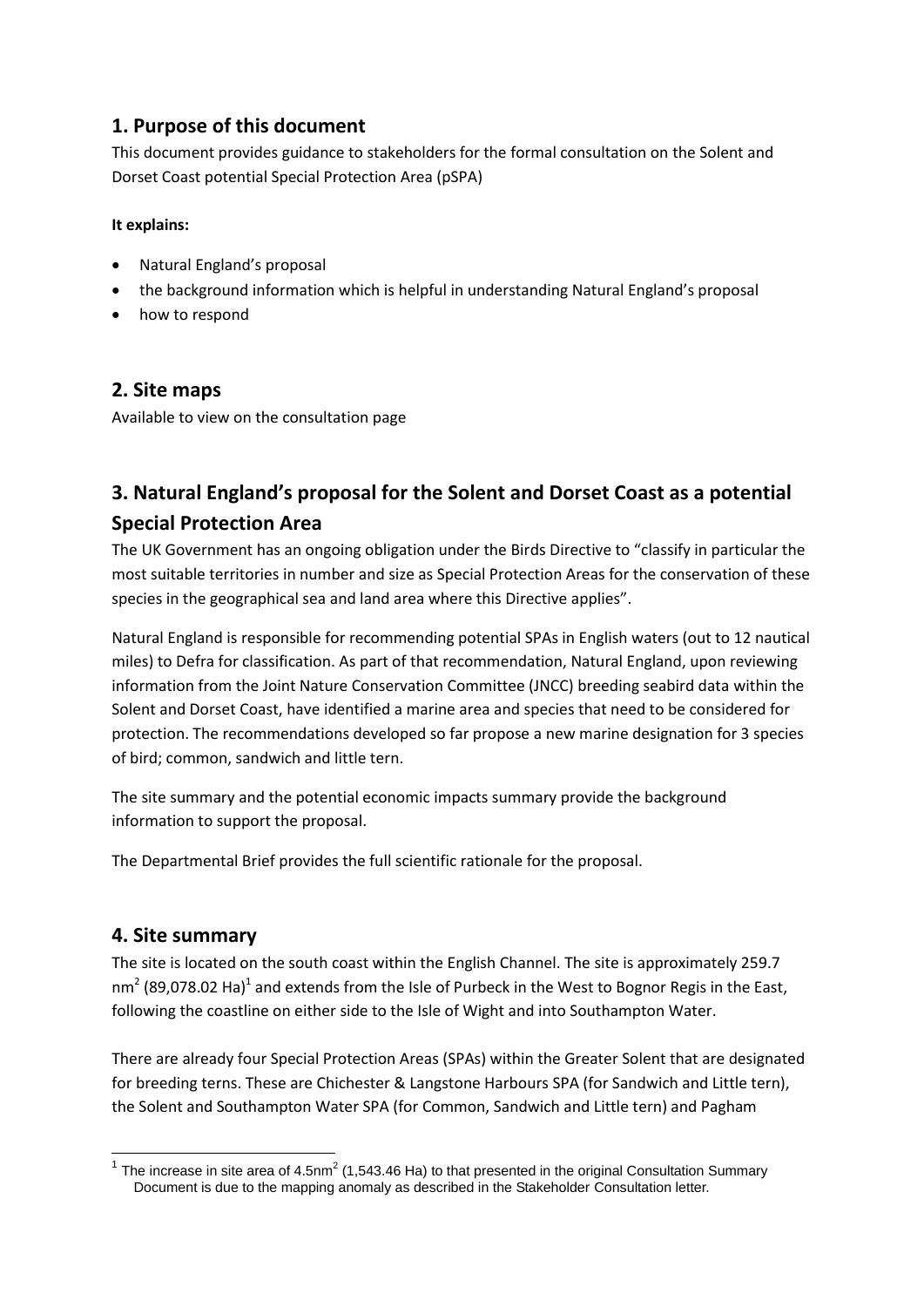Harbour SPA (Little tern). The fourth associated SPA lies within Poole Harbour (Common Tern and Sandwich tern). The new SPA covers the area that the breeding terns use for foraging during April - September. Whilst management measures are already in place in this foraging area due to the existing SPA, the classification of this new site will provide clarity to stakeholders about the areas the terns forage within and the species that require consideration.

The recommendations developed so far propose a new marine designation which will include the sub-tidal areas not currently encompassed in the existing SPA's. It will have its landward boundary at mean low water (MLW) where it abuts any existing SPA where terns are already a feature. Elsewhere the landward boundary will be mean high water (MHW) so as to afford the birds protection within the intertidal areas; for example at Portsmouth Harbour.

### **5. Summary of potential economic impacts**

A preliminary assessment of the potential economic impacts of classifying the Solent and Dorset Coast pSPA has been completed. This concluded that the costs imposed by the site's classification were relatively low as the site covers important foraging areas for breeding terns at existing SPAs. As these birds are already associated with existing SPAs they are already afforded a degree of protection.

The potential costs that can be attributed directly to the classification of the site are those required for additional site monitoring. Based on similar monitoring, it has been estimated that Natural England will need to spend an additional £20,000 every 6 years to assess and report on the condition of the site. No other significant costs have been identified.

The estimated costs of classifying the Solent and Dorset Coast pSPA are too low to trigger a requirement for Natural England to produce a full socio-economic impact assessment.

# <span id="page-2-0"></span>**6. How to respond**

This consultation runs for 13 weeks from  $18<sup>th</sup>$  October to  $17<sup>th</sup>$  January 2017 and is run in accordance with the [government consultation principles.](http://www.cabinetoffice.gov.uk/resource-library/consultation-principles-guidance)

Read the departmental brief - setting out the scientific case for the pSPA

You may also find it useful to read:

[Establishing marine Special Protection Areas \(TIN120\)](http://publications.naturalengland.org.uk/publication/1476400)

Use these documents to help with your response. Submit your response by completing the survey on the consultation page.

Results from the consultation will be submitted as a report to the Secretary of State for the Environment (SoS). The SoS will decide if this site is suitable for designation as a European Marine Site and make a recommendation to the European Commission.